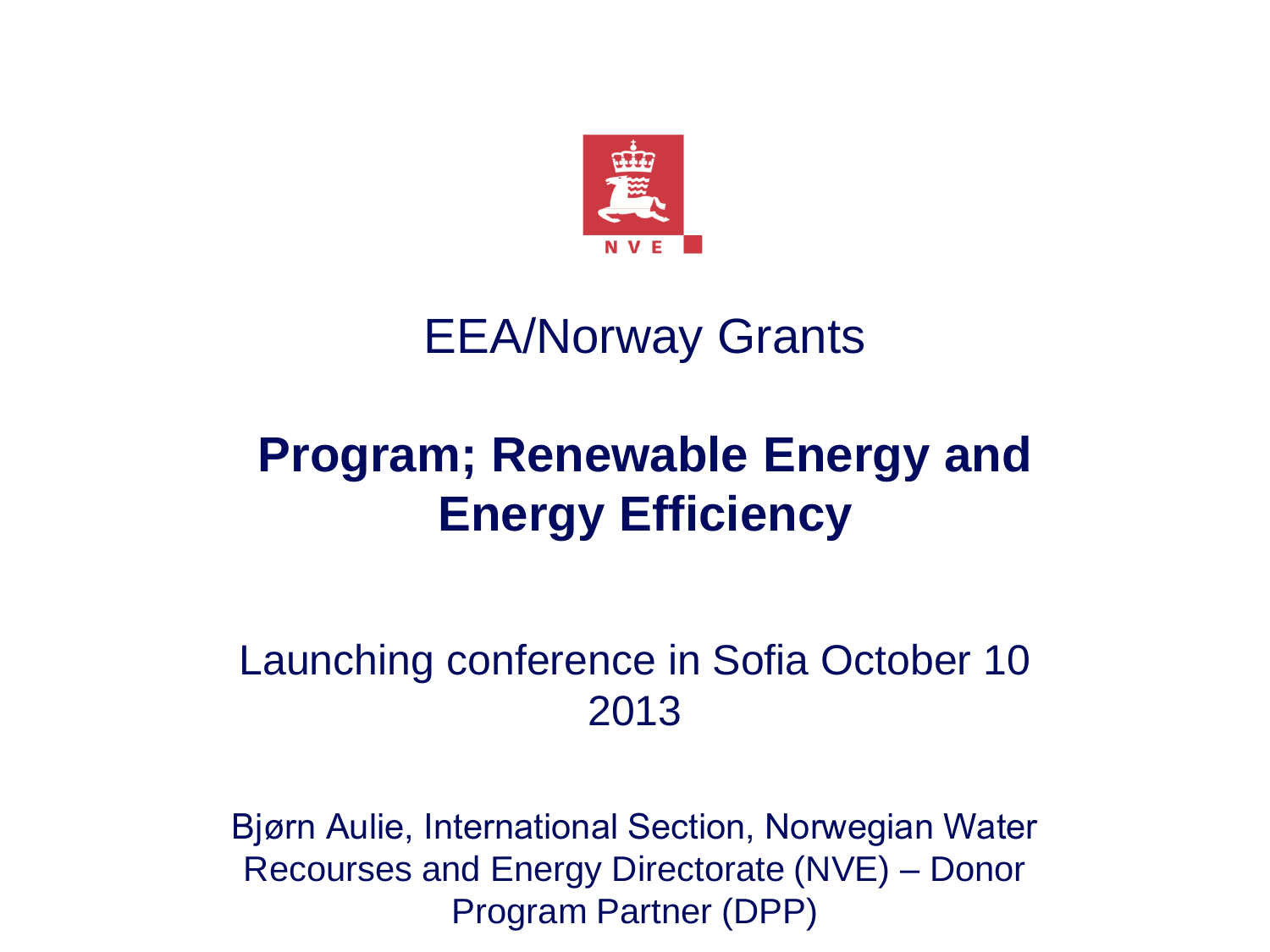

## **Briefly about NVE**



- NVE reports to the Ministry of Petroleum and Energy
- NVE is responsible for:
	- Managing the nation's water resources
		- Includes a central role in mapping, monitoring and preventing floods, avalanches and landslides.
	- Promoting an efficient energy market and ensure cost efficient energy systems; generation, transmission and supply.
		- Includes the function as energy market regulator
	- Issue licenses related to water resources and energy plants.



.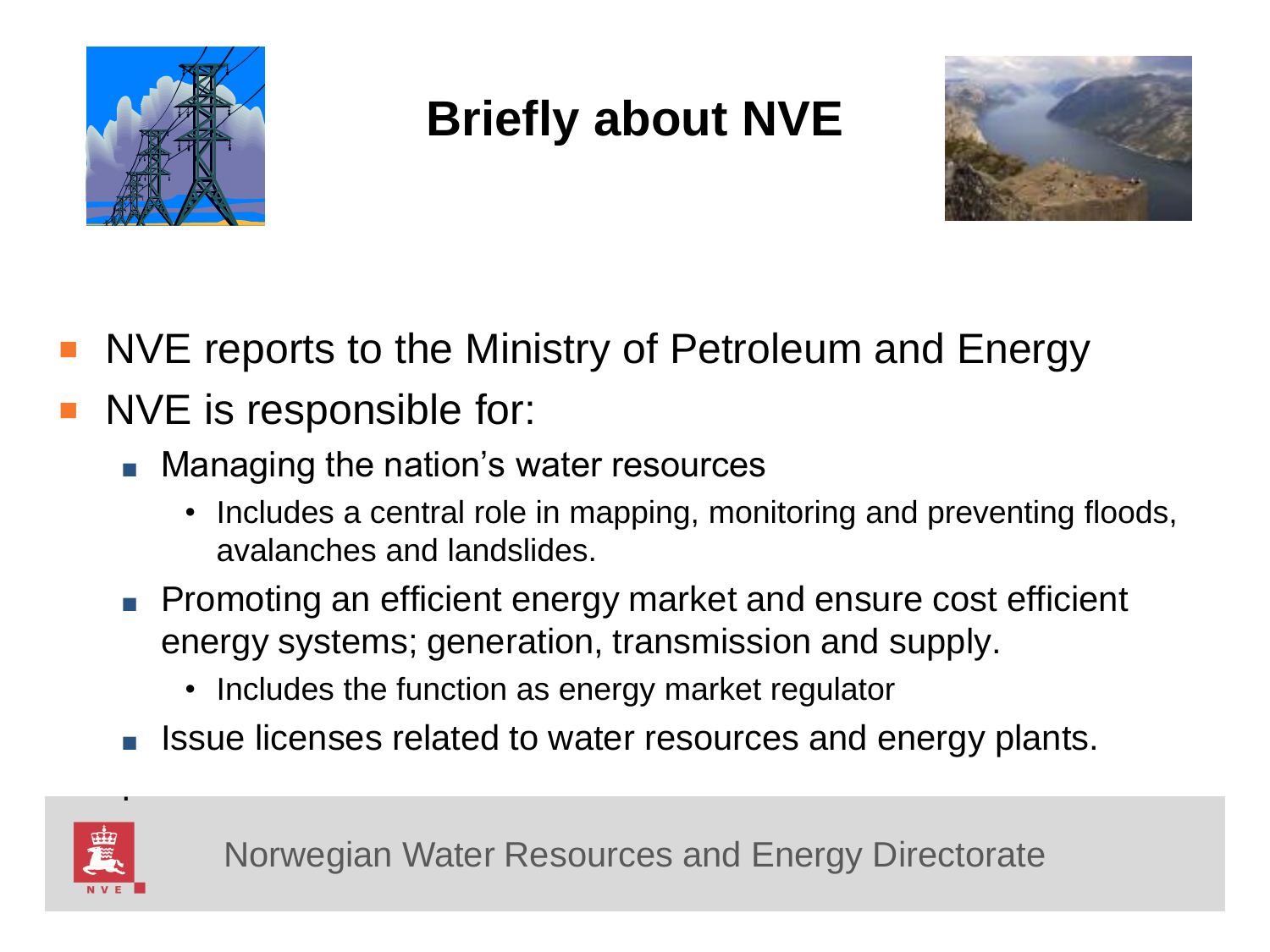#### **International work - EEA/Norway Grants and NVE**



- NVE is **Donor Program Partner** (DPP) in Bulgaria, Slovakia and Romania, as well as **project partner** in Bulgaria, Hungary and Poland.
- Within the areas of **renewable energy** and hydropower, **energy efficiency**, power marked development, climate change adaptation, water management and flood preparedness.

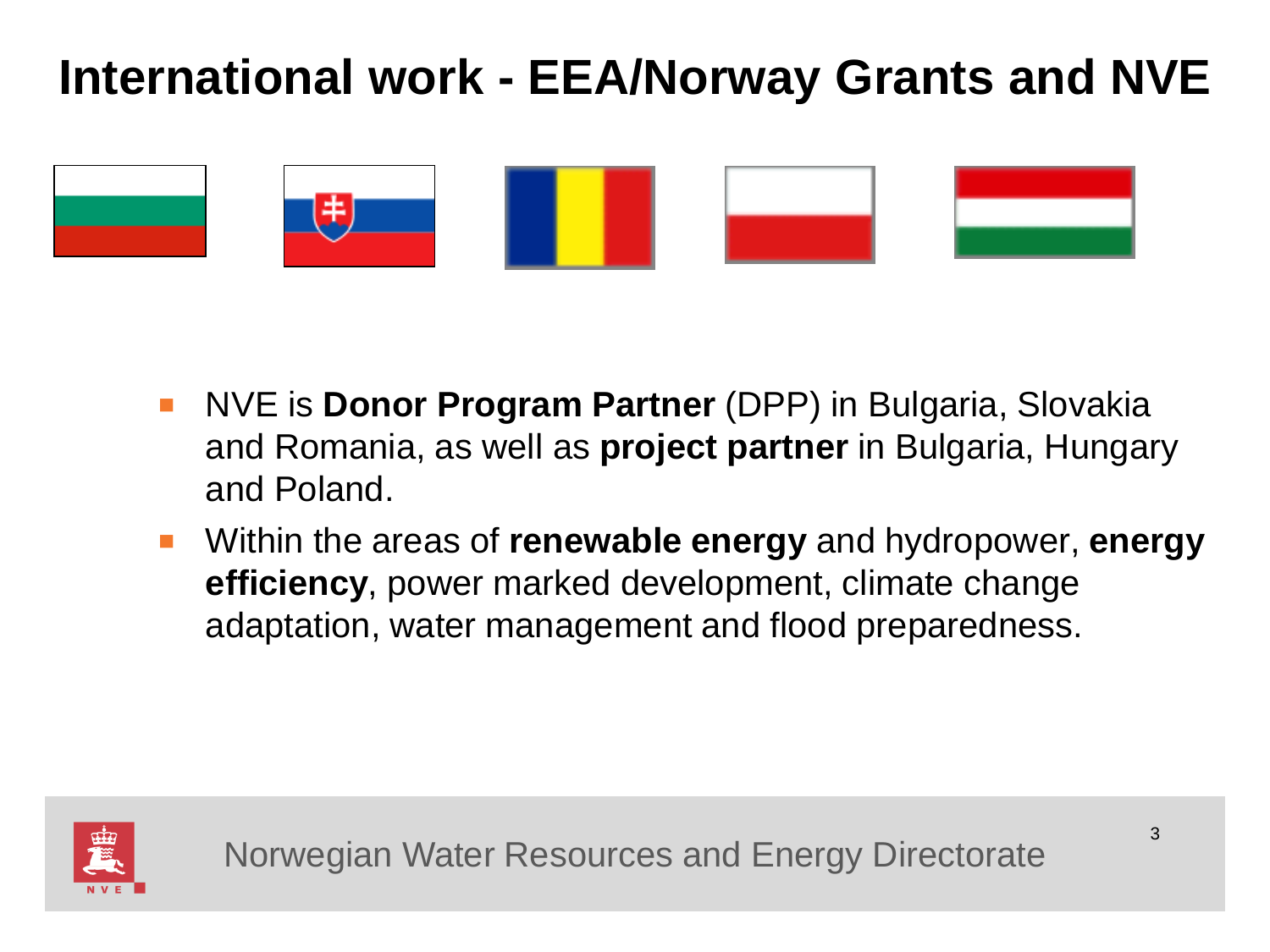### **Cooperation between Bulgaria and the Norwegian directorate NVE**



- It has been a successful cooperation in the previous EEA Grants period - development of the electricity market in Bulgaria – this cooperation continue between the regulator (SEWRC) and NVE as a predefined project under the program.
- 4 components in the program open calls later this year and the beginning of next year;
	- Hydro power projects in existing water supply and irrigation systems
	- Energy efficiency and renewable energy projects in public buildings
	- Plants for the production of biomass
	- Training and competence building within the program areas

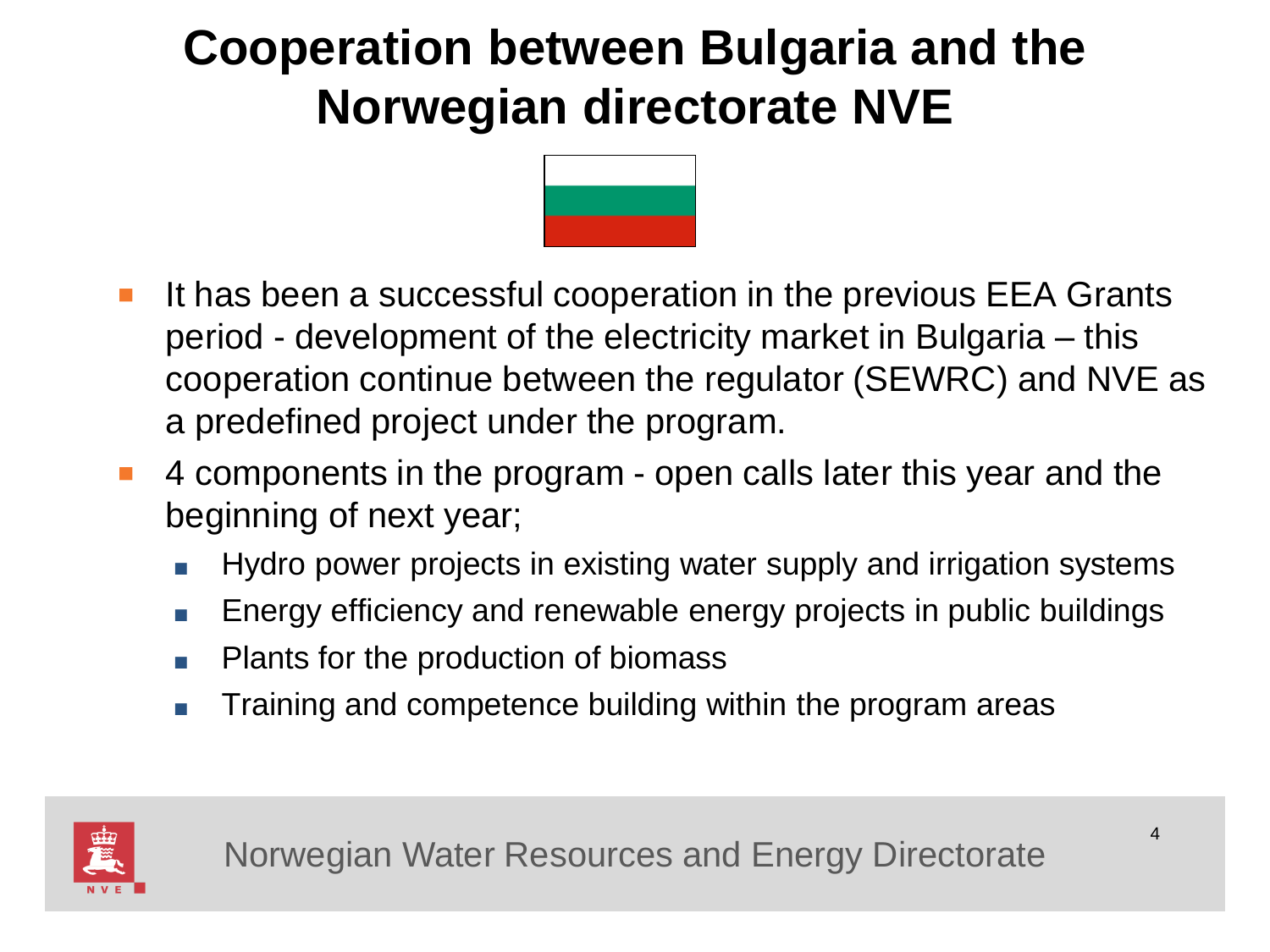### **The most important roles as Donor Program Partner (DPP):**

- Play a strategic role in program planning and development.
- Play a strategic role in the implementation phase.
	- Monitor an follow-up the progress with the projects
- Facilitate the development of partnerships.
	- Play and active role in the matchmaking process.
- Strengthen academic cooperation between donor countries and recipient countries.
	- Active contributor to carry out conferences, seminars, work shops study tours and other events.



Norwegian Water Resources and Energy Directorate 10/21/2013



5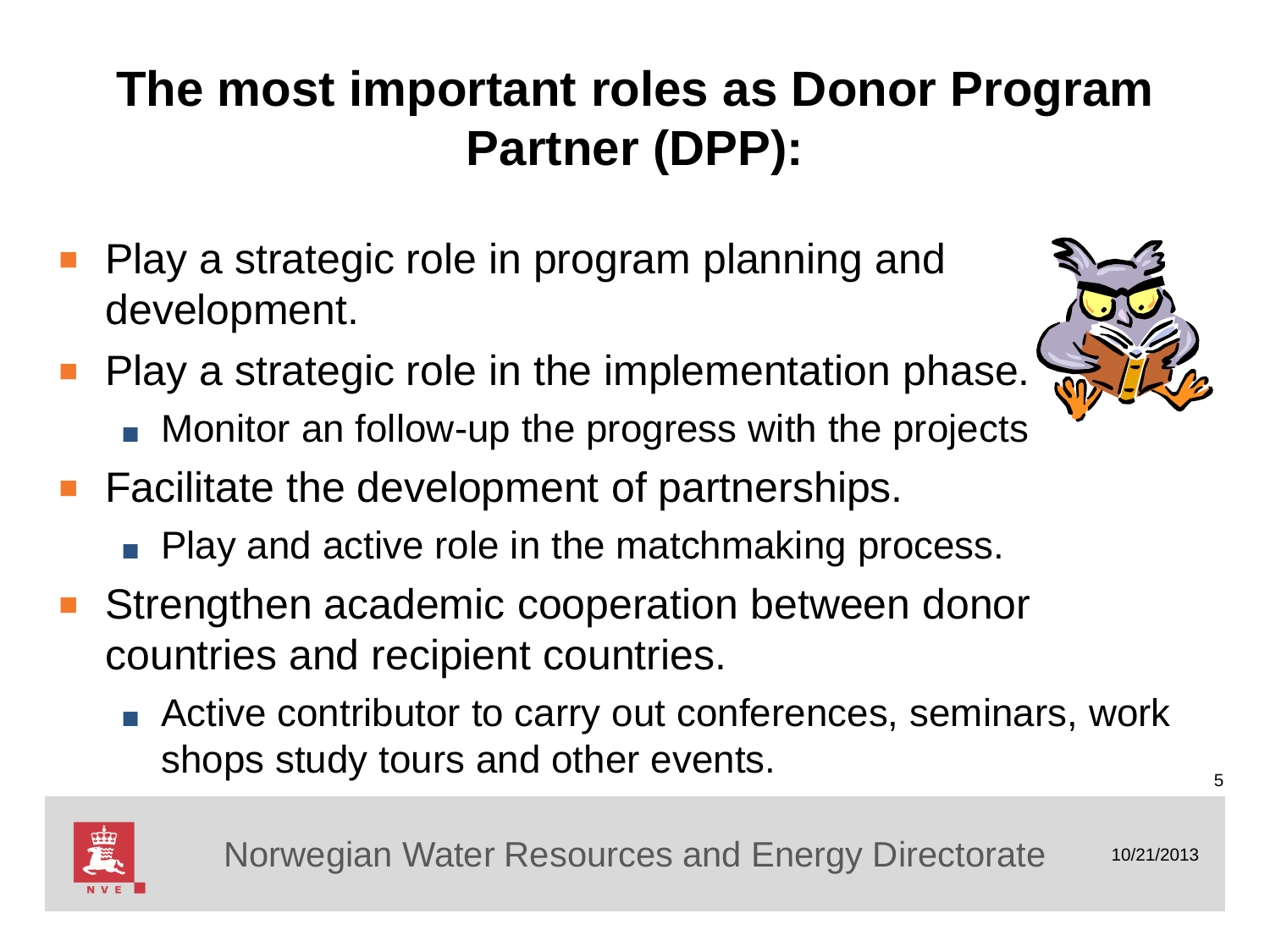

- Thanks to the Bulgarian authorities that have made a great work of preparation for the conference.
- The program will provide many interesting projects regarding hydro power, energy efficiency in public buildings, biomass as well as competence building.
- We are very pleased that many companies both from Bulgaria and Norway are present on this conference today.
- We hope that the matchmaking will give partnership projects, as well as contribute to open up for academic cooperation between Bulgaria and Norway within the relevant fields in the future.